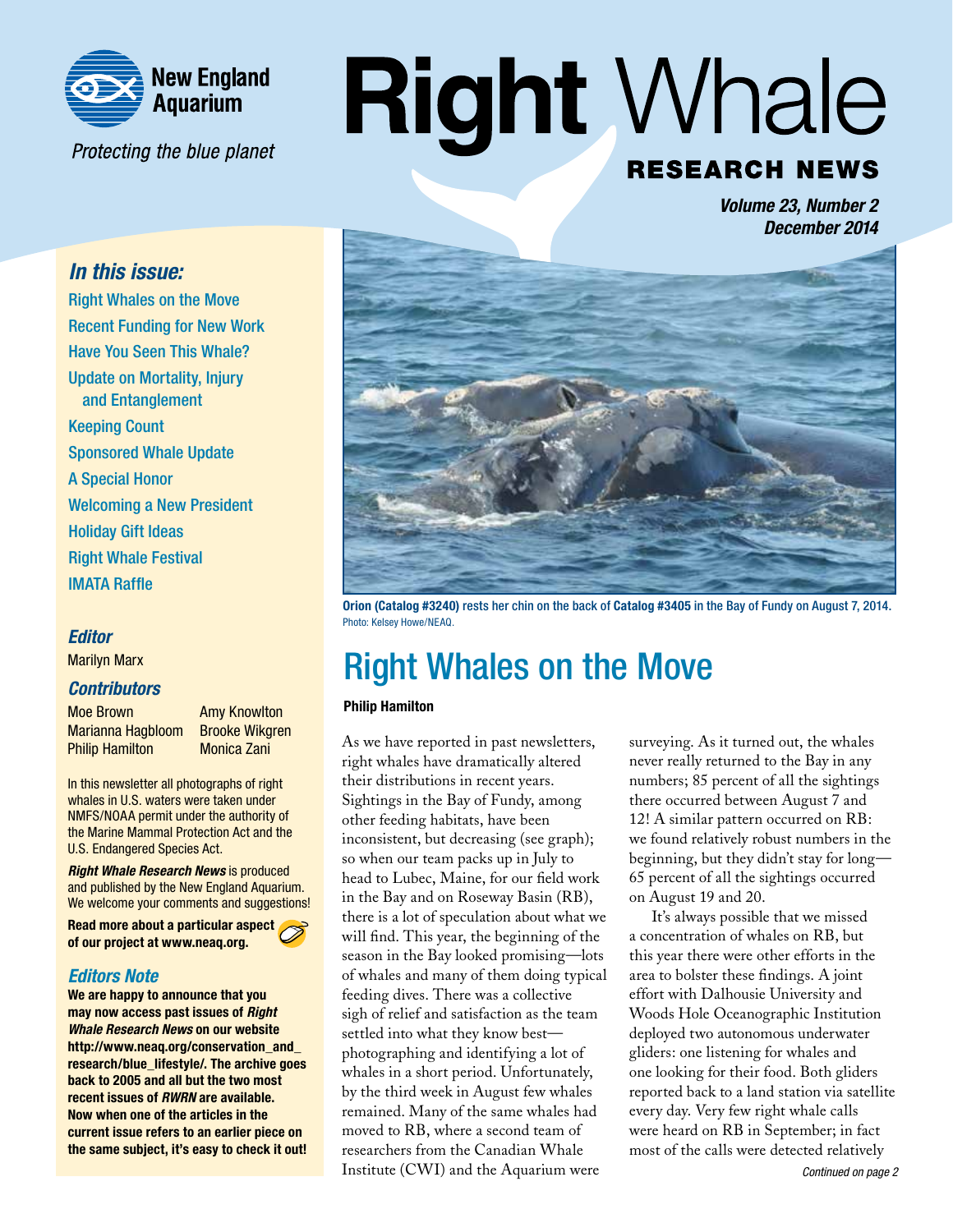### Calving Season

*Continued from 1*

near shore well to the north and east. CWI also deployed and recovered two listening buoys (AMARS—developed and provided by Jasco Applied Sciences, Halifax, N.S.) that were anchored near the bottom in the heart of the RB area. Preliminary results from Jasco indicate that right whale calls were recorded in August, so it will be interesting to see how the September results compare. The results from those collaborations, while still under analysis, suggest we didn't miss much during our RB boat surveys!

So, where were the whales? It's the same question we asked last year, and here are a few possibilities: Some could have been north of Georges Bank, where the Canadian Department of Fisheries and Ocean photographed a very large social group in July. However, the National Marine Fisheries Service surveyed that area in early September and found no right whales. Some clearly went further north, where three areas had right whales in greater numbers than usual. Right whales were seen in the Gulf of St Lawrence off the northwest corner of Nova Scotia and in the Bay de Chaleur near the Gaspe Peninsula from June into September. Also, there were two sightings of right whales off Newfoundland in September (sadly one of them was a dead, entangled whale). With these sightings in mind, we wonder whether the few right whale calls detected near the Nova Scotia coast by the glider were from whales from the Bay and RB heading north to one of these other areas. It is times like these when we realize what a big ocean it actually is!



# Recent Funding for New Work

#### Philip Hamilton

This summer the Right Whale Research Program was awarded funds that will allow us to pursue some exciting projects. These funds from the National Marine Fisheries Service (NMFS) will be used to update our analysis of humancaused scarring on right whales. The previous work on this issue resulted in an important paper, "Monitoring North Atlantic right whale *Eubalaena glacialis* entanglement rates: a 30 yr retrospective" by Amy Knowlton and others, showing that on average 25 percent of photographed animals are entangled or scarred from ropes *annually* with 83 percent of the population showing evidence of such interactions. It is important to continue this work to determine if the recent distribution changes have resulted in changes in right whale encounters with fishing gear. This money will also allow us to provide near real-time identifications for entangled, dead and injured whales to assist field teams engaged in genetic sampling efforts and to inform government managers of recent impacts to right whales. And lastly, this funding will support the development of case studies to describe recent anthropogenic injuries.

We also received funding from the Institute of Museum and Library Services (IMLS) to work with Trent University in Peterborough, Ontario, to compare all photographic data housed at the Aquarium to the genetic database maintained there. Since the two use very different, independent techniques to individually identify whales, these comparisons allow us to detect errors in either database. Previous efforts along these lines resulted in some exciting discoveries, including the first reciprocal adoption of two calves by different mothers (see *Are you my mother?* in *RWRN Dec 2010*). This time, we are hoping to focus on identifying dead whales; there is often poor quality photographic and genetic information available from right whale carcasses due to rapid decomposition, but when the data are combined and additional information on individual sighting history is included, difficult identifications are possible.

We are grateful to the IMLS and NMFS for their support of this important work!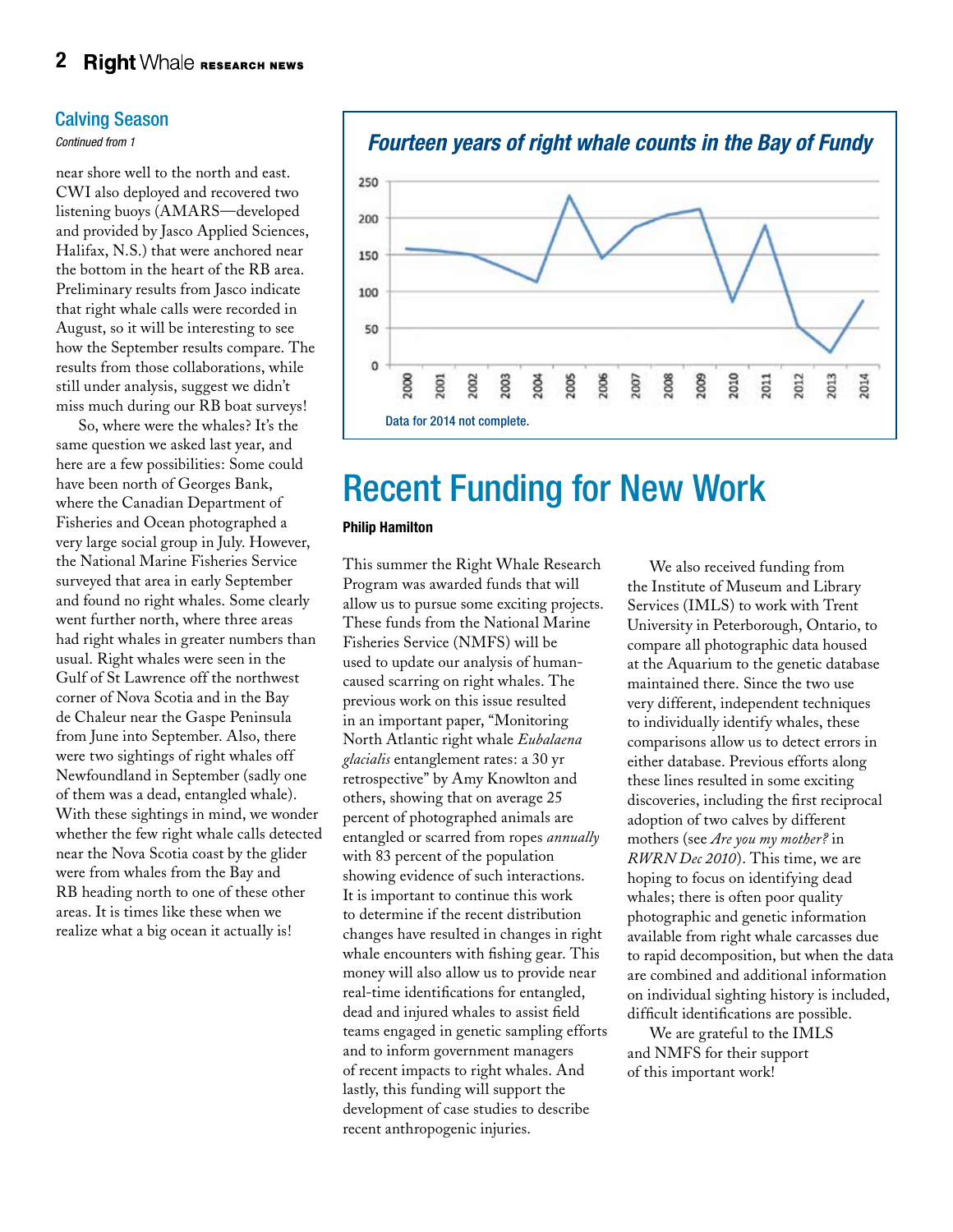# Have You Seen This Whale?

Moe Brown

Right whales in the western North Atlantic are shifting their habitat use patterns. Although spring sightings in Cape Cod Bay have been at the highest recorded over the last three years, summer and fall sightings in the traditional critical habitat areas in the Gulf of Maine and Eastern Canada have been sparse. There are several efforts underway to get help from eyes on the water along the eastern seaboard of the U.S. and Canada. Professional mariners, fish harvesters, whale watch operators, recreational boaters and the general public are all able to participate in the citizen scientist programs.

In 2013, biologists at Fisheries and Oceans Canada posted hundreds of right whale sighting placards in small ports and harbors, post offices, grocery stores and community centers, and in 2014 they distributed these placards to all fish harvesters in the Canadian Maritimes. The reporting hotline has resulted in reports of right whales around Cape Breton and the eastern shore of Nova Scotia. Any photographs are shared with Aquarium researchers to add these important sightings to our database. A similar program has been initiated in the U.S. in 2014 with large aluminum signs being placed in marinas along the Northeast coast.

In October 2014, Whale Alert 2.0 was launched. It is a free app available on iTunes and provides mariners with whale vessel-strike mitigation measures and a reporting interface for live whale sightings (as well as ones that are dead, injured, stranded or entangled). The app is geographically smart, so it will direct the user's sighting to the relevant government agency or distressed whale response group. A version of Whale Alert for Android phones will be available soon.

In addition we also spend time tracking social media and YouTube videos for postings of right whale photographs or video. The goal of this program is to piece together the sightings outside of the known habitat areas to help direct future surveys.

These recently created signs for Canada (top right) and the Northeast U.S. (bottom right) will give boat operators cues for identifying right whales at sea and contact information to report sightings.



## **North Atlantic Right Whales Need Your Help!**

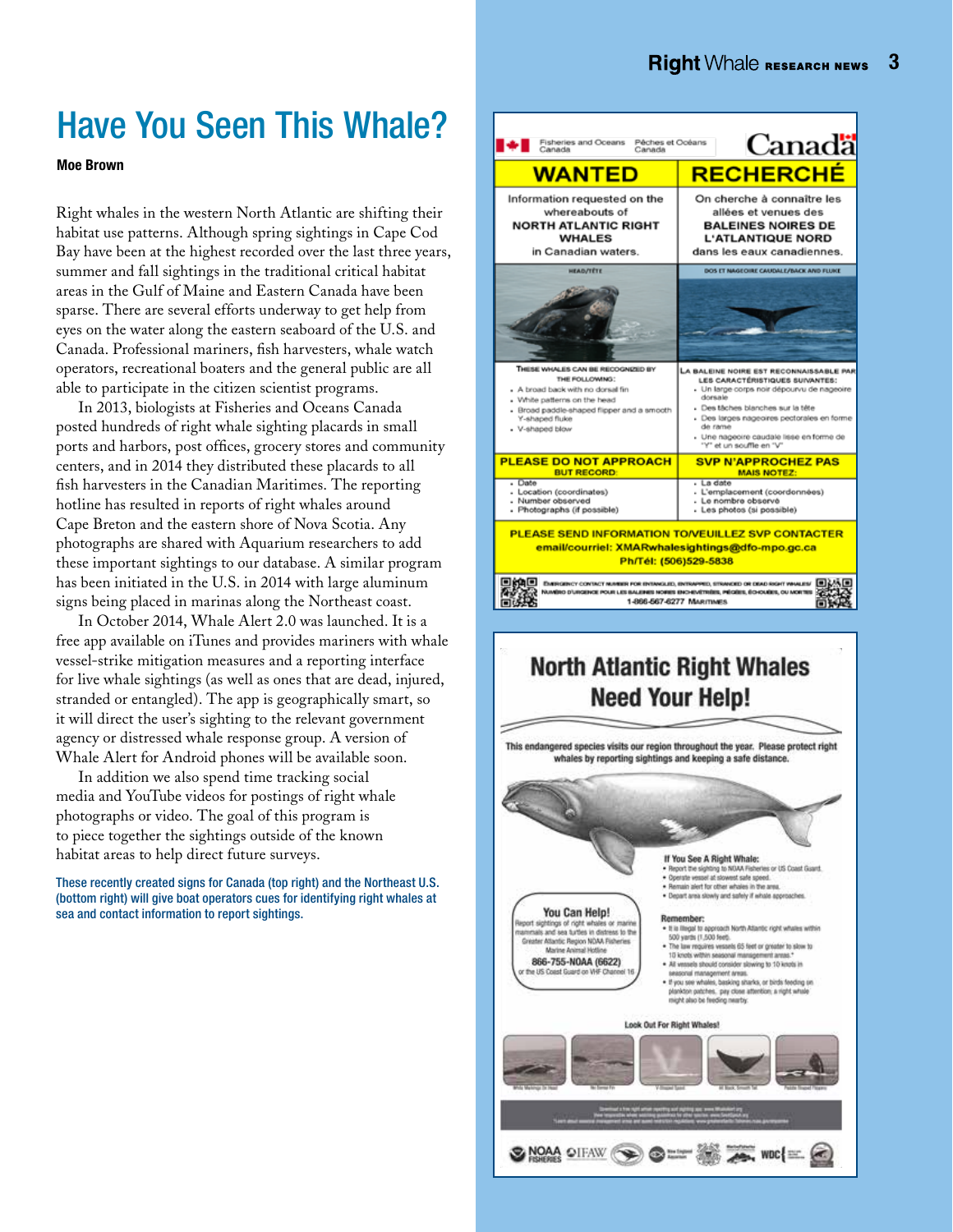# Update on Mortality, Injury and Entanglement

#### Monica Zani

*In each newsletter we report on new injuries, entanglements, and mortalities that the population has suffered in the preceding six months and update the on-going cases. The following is a brief summary of all these known (documented) events.*

## *Mortalities*

Since our last newsletter a startling number of mortality events have been documented.

• **Catalog #3966** (5-year-old male) was sighted floating dead in mid-July off the coast of Massachusetts. Due to the poor condition of the carcass towing the whale ashore for a necropsy was not an option. Cause of death: unknown

**• Unknown I.D.**

In late August parts of an extremely decomposed right whale washed ashore in Rhode Island. It is possible that the carcass is that of **Catalog #3966** but we will have to wait for genetic testing for confirmation.

Cause of death: unknown

#### **• Unknown I.D**

In early September a right whale was found floating dead, entangled in a large amount of fishing gear. The carcass was located more than 100 miles from the Newfoundland shore, making retrieval unfeasible.

Cause of death: entanglement

**• Unknown I.D**

Yet another dead right whale was discovered at the end of September, also entangled, off the Massachusetts coast, but was not recovered. No individual identification can be determined from the photographs.

Cause of death: entanglement

## *Injury*

Each year many whales are documented with new severe scars and/or wounds that indicate a serious entanglement has occurred in the recent past. Typically we don't report on these individual cases in *RWRN* but hope to develop a method to display this information in future newsletters, as these severe injuries can lead to the whale's demise. However, on a positive note, we have an update on a young whale that suffered a severe injury a few years ago.

**• Catalog #4160** (3-year-old male) In July of 2011 **Catalog #4160** was a calf (of **Gannet, Catalog #2660,**) and was sighted off Massachusetts alone and with deep entanglement wounds. Later that year, his mother, **Gannet,** 



Catalog #4001 in the Bay of Fundy in September. Although the extent of the entanglement is unknown, tight head wraps like this one are often lethal. Photo: Johanna Anderson/NEAQ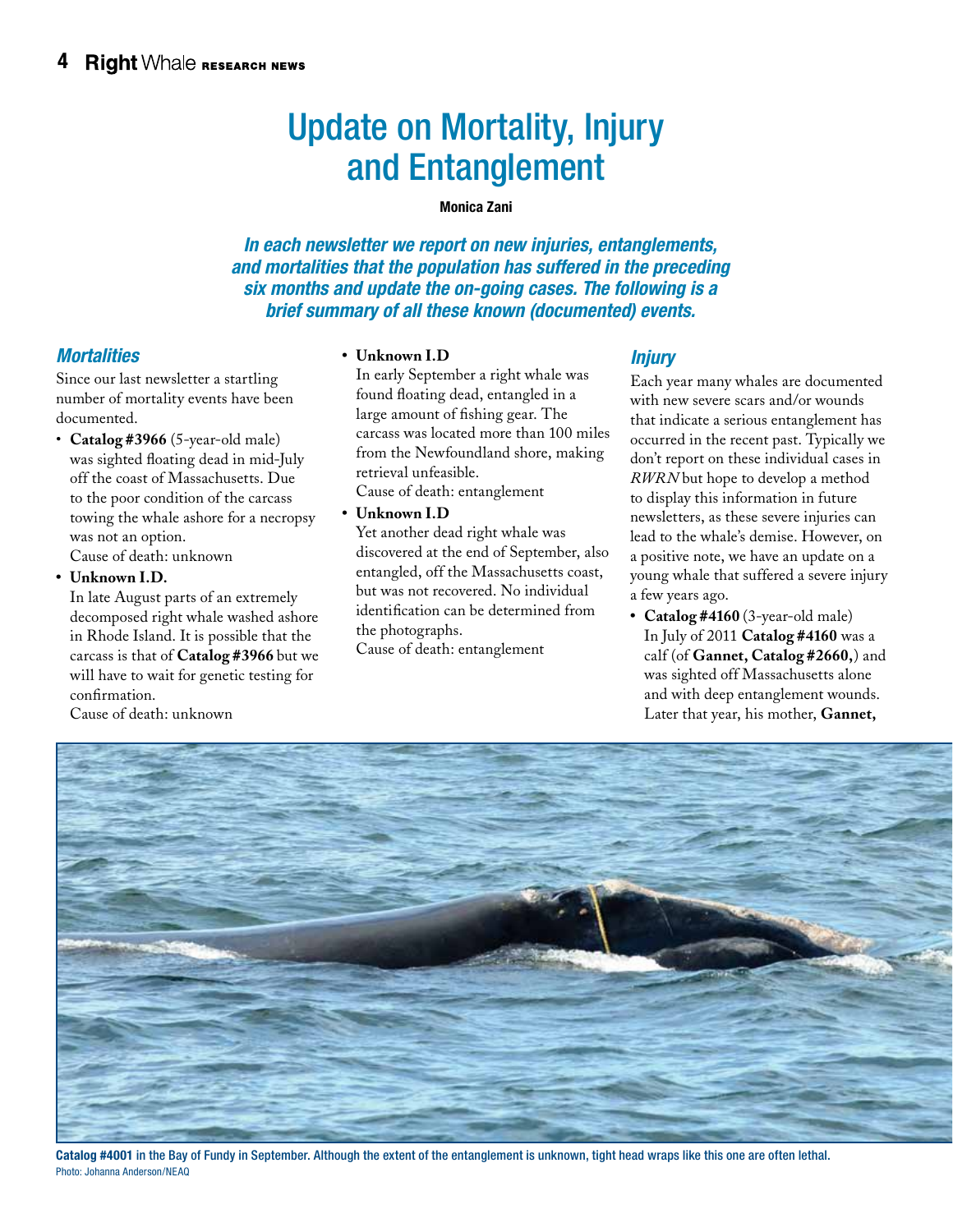was seen twice, in the Gulf of St. Lawrence and the Bay of Fundy, also alone and bearing severe entanglement wounds. We speculate that the pair sustained their injuries at the same time and perhaps it was that event that caused their separation. Considering that **Catalog #4160** would still have been nursing at his approximately seven months of age, combined with the extent of his injuries, we feared he wouldn't survive.

However, in August of this year he was documented on Roseway Basin by our survey team and had recovered well! Unfortunately, his mother, **Gannet**, has not been resighted since 2011.

## *New Entanglements*

Three new right whale entanglements have been documented in the last six months. This does not include the two entanglement mortalities noted above.

#### **• Unknown I.D.**

Documented in late June on Georges Bank by a NOAA survey plane and appeared to be in extremely poor condition. Due to the distance from shore no response could be launched.

- **• Catalog #4001** (4-year-old male) First documented entangled in the Bay of Fundy in early September. Although there was a disentanglement team and three boats on the water trying to relocate the whale, he was lost due to fading light and worsening sea state. **Catalog #4001** was resighted in October on Jeffreys Ledge, but due to time constraints and distance from shore no disentanglement response was launched.
- **• Catalog #3279** (12-year-old male) first documented entangled in the Bay of Fundy in mid September. Due to the evasive behavior of the whale, time of day and weather forecast, no disentanglement effort was possible.

## *Updates on Previously Entangled Whales (since last newsletter)*

• **Kingfisher (Catalog #3346)** (11-year old male)

Currently holds the unfortunate title of being the longest, persistent entanglement case. First entangled at the age of 1 year, he has been carrying gear on his right flipper for the past 10 years. Kingfisher re-sights are common by both aerial and boat-based survey teams, and he was most recently sighted in August on Roseway Basin (off Nova Scotia). While his right flipper and entanglement was not seen, it is assumed that he still carries his gear.

## *Previously Entangled Whales with No Current Update*

Entanglements are documented every year, and not all cases can be resolved through disentanglement. Often we don't have any updates on previous cases because the whale has not been re-sighted. To our knowledge these entanglements may still persist or, in some cases, the whale may have died offshore. Currently there are 11 such entanglement cases from the past five years. If these whales are not sighted for six years, we presume they are dead.

# *Keeping Count*

*As curators of the right whale photo-id catalog, we keep a careful eye on how the population is doing each year by conducting an annual count. Since right whales are not sighted every year this would make an annual tally of individuals sighted biased towards low numbers. The approach we have taken to account for this is to presume an animal is alive if it is has been sighted within the past 6 years. Very few animals in the population have sighting gaps longer than 6 years, so this approach is a good way for us to get a near real-time assessment of how this small population is faring. As you can see, the population has seen steady growth especially since 2000. Overall this is encouraging news yet the rate of population growth at 2.5 percent on average is much lower than expected for a species that should be in recovery mode. For example, southern right whale populations have been growing at 6 percent to 7 percent. The human impacts this small population endures have definitely curtailed growth and remain one of the main challenges these whales (and those who try to keep them out of harms way) continue to face.* 

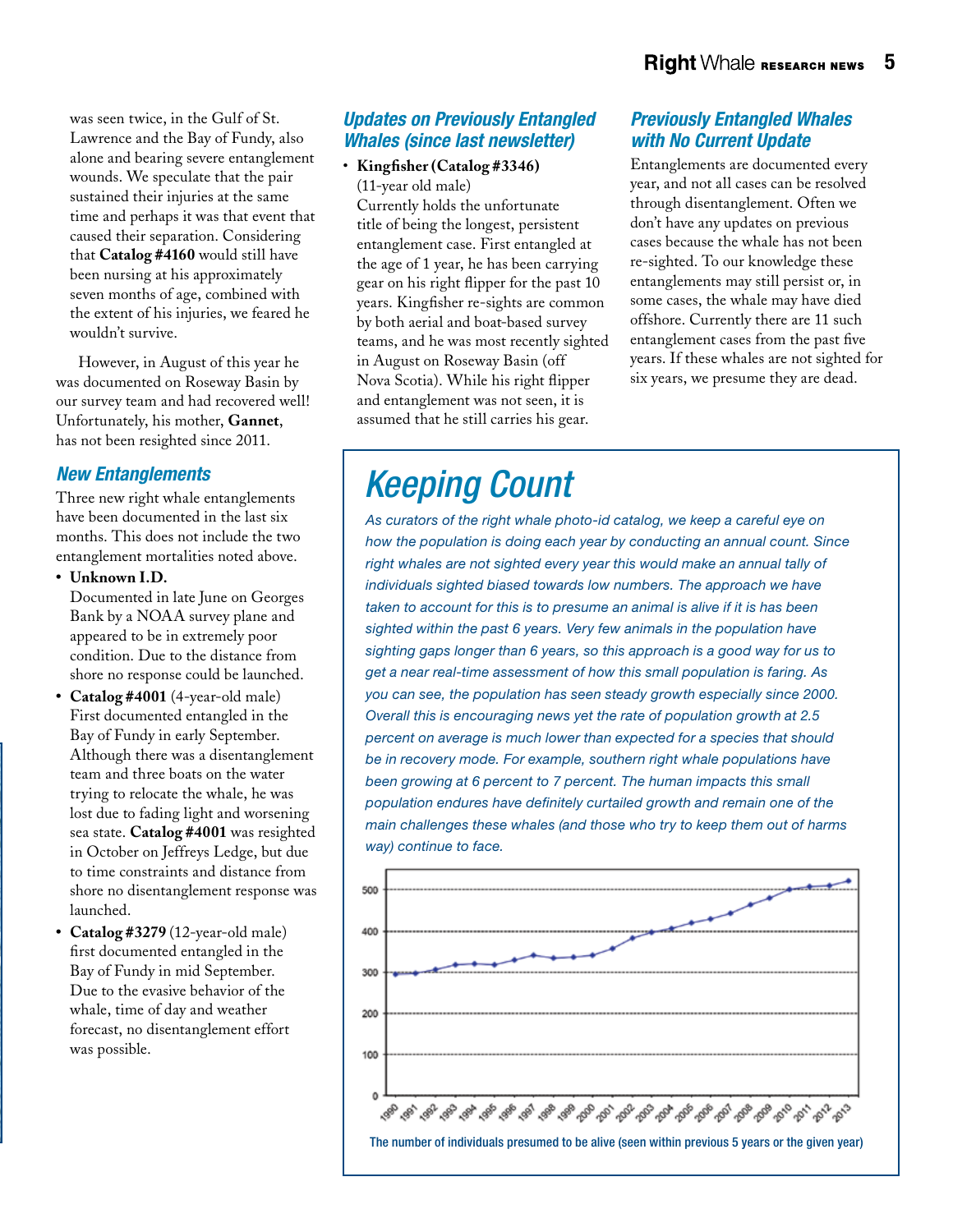# Sponsored Whale Update

#### Marianna Hagbloom

Since our Sponsored Whale Update in the Spring 2014 newsletter, there has only been one new sighting of a sponsored whale: **Calvin**!

**Calvin** (**Catalog #2223**) was seen on August 16 in the Gulf of St. Lawrence during a Canadian Department of Fisheries and Oceans survey. **Calvin** was spotted with **Catalog #1233**—a female that was first seen in 1974! A few other right whales were seen in the area as well.

The lack of sightings doesn't discourage us, since we know whale movements have been irregular. We hope it doesn't discourage our sponsors either—your whale may not show up on the map, but *you* are making a mark! This fiscal year, our program ran out of grant funding for a brief period of time; we would not have been able to continue our work without the support of our donors and sponsors. We'd like to express our sincere thanks to all of you, because your contribution does make a difference, as it helps us carry out our conservation research on this enigmatic species. Thank you!

We look forward to introducing some new whales to our sponsorship program next year, and we want to hear from you about whom you'd like to sponsor! Should it be a young or old whale? Should it be a whale with unique scars, or a silly name, or a weird callosity pattern? Email your suggestions to mhagbloom@ neaq.org, and we'll reveal the newest faces in an upcoming newsletter!

Top: Calvin in the Gulf of St. Lawrence, August 16, 2014. Photo: Yves Morin/ Dept. Fisheries and Oceans Canada. Map: Sponsored whale sightings September 2013 through August 2014. Brooke Wikgren/NEAQ

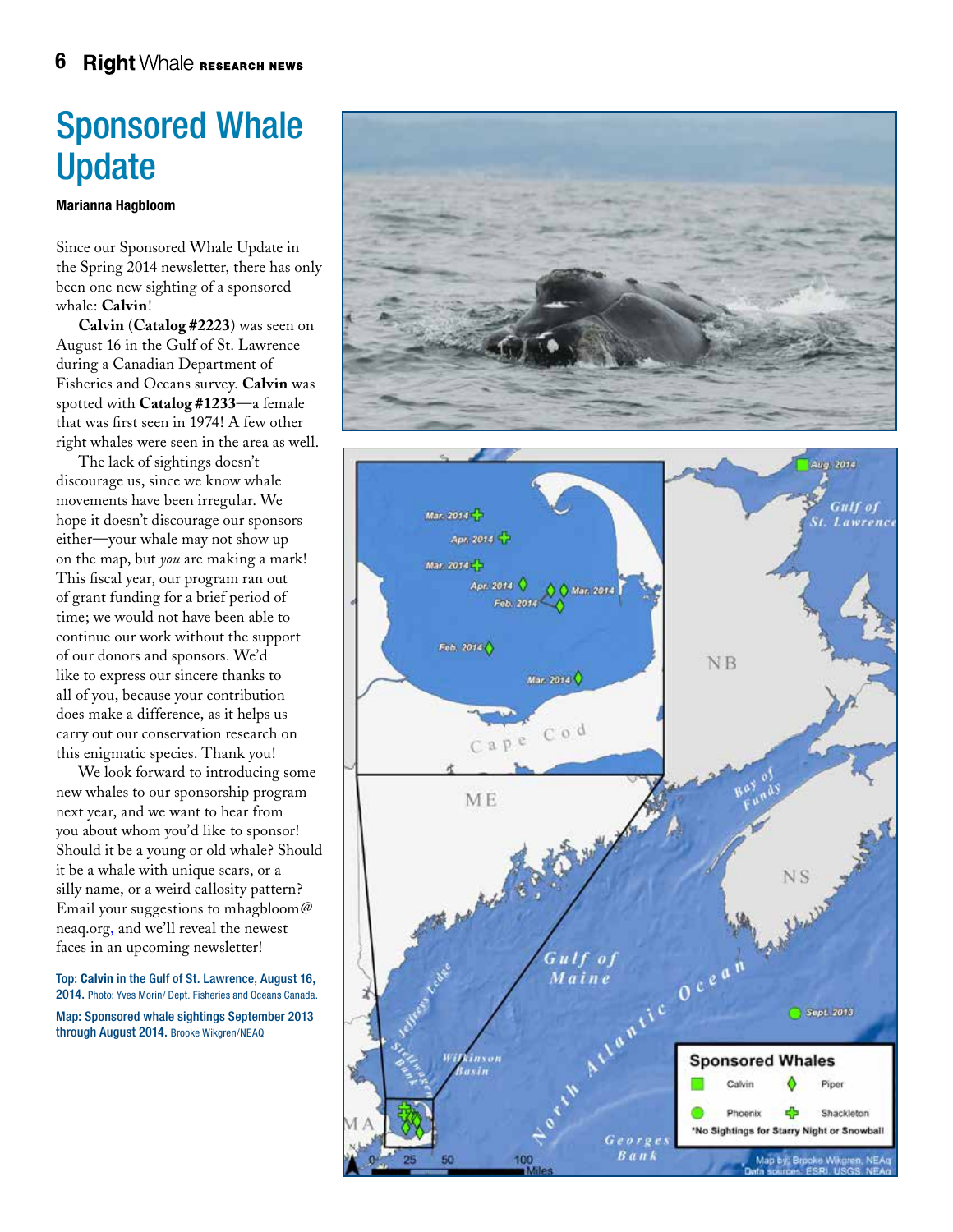When Howard "Bud" Ris retired as head of the New England Aquarium earlier this year we decided that we would like to honor his nine-year tenure by naming a whale after him. Although a departure from normal naming protocols, we felt it was a fitting tribute to commemorate Bud's vital contribution to the Aquarium and his deep commitment to right whale research. We chose **Catalog #1158** for the honor because the name is consistent with an unusual feature of the whale: she (yes, **1158** is a female) has a long history of being a good "buddy" or "bud" to another female right whale, **"Half Note"** (**Catalog #1301**). The two whales have been sighted together often and actually have the longest documented association of any two individual North Atlantic right whales (see *The Unusual Case…* in *RWRN May 2014*). By naming



Bud Ris holds the plaque displaying Catalog #1158 photo and new name—Bud—an honor that has only been bestowed on a few humans over the past 30 years.

**Catalog #1158** "**Bud,"** we're honoring someone who has shown dedication and support for the right whale cause.

# A New President

Succeeding Bud Ris as Aquarium president is Dr. Nigella Hillgarth, a distinguished zoologist and the longtime Executive Director of the Birch Aquarium (which is part of

Kids T

īю Urban Whale



U.C. San Diego's Scripps Institution of Oceanography). Dr. Hillgarth is a native of Ireland and earned her doctorate in animal behavior at England's Oxford University. We're thrilled to welcome her to Boston and New England Aquarium!

Holiday Gift Ideas

*Are you looking for a special gift for someone this holiday season? Here are a few fun and interesting suggestions from our right whale collection. Plus, with every purchase you'll be helping to support right whale research!*

**Plush right whale** There are many stuffed animals on the market, but this is the only one that looks like a right whale! This little whale is cute, soft and accurate too, with wool callosities, corduroy baleen and paddle-shaped flippers. 15 inches long. \$20.

*T-Shirt* New colors and design! Kids sizes too! High quality, 100% cotton, with great right whale and New England Aquarium logos. In colonial red, royal blue and heather gray for adults and apple green and Caribbean blue for kids. Adult (men and women) and kid sizes: S, M, L, XL. \$15 - 20.

*Books are also available* check out the website for more information.

## *Right Whale Sponsorship*

Share the compelling story of a right whale with a friend! By learning about the life of an individual right whale, a sponsor will

gain a more in-depth understanding of the struggles and successes these endangered whales experience. Sponsors will receive a Sponsorship Certificate with a picture of their chosen whale, the book *Disappearing Giants*, written by Scott Kraus and Ken Mallory of the New England Aquarium and a colorful and informative four-page pamphlet that includes the life story, composite drawing and map of sightings of the specific sponsored whale. It also includes a one-year subscription to our biannual newsletter and links to our website and blog that allow you to stay updated on right whale news.

For more information visit the following link:

http://www.neaq.org/get\_involved/animal\_sponsorship/right\_whale\_sponsorship.php (or go to the www.neaq.org homepage and click on Get Involved and Sponsor an Animal to find the right whale sponsorship page).